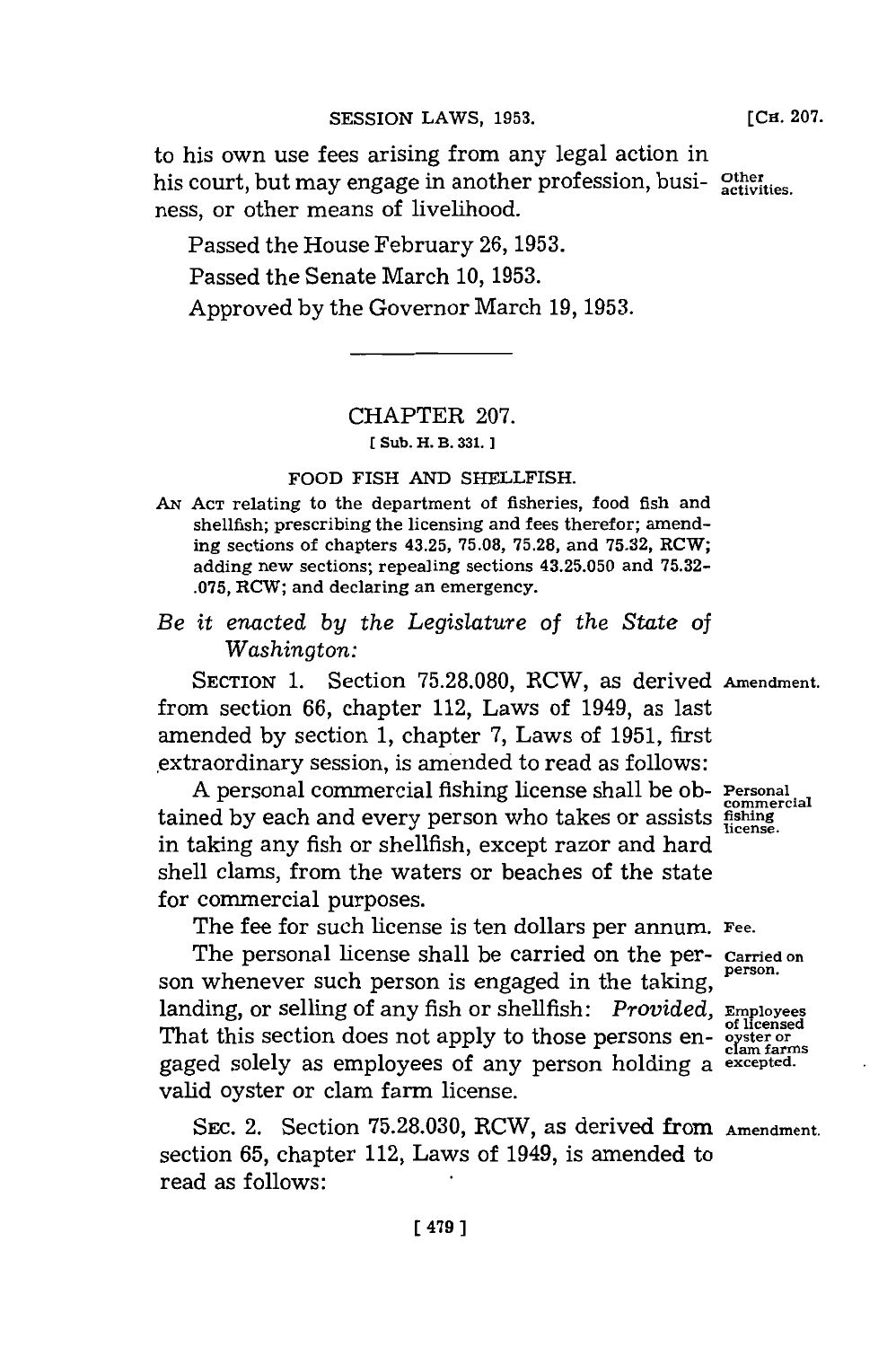### CH. 207.] **SESSION LAWS, 1953.**

**Issuance of** The director shall issue licenses herein required to any qualified person, upon the receipt of a lawful application therefor upon a blank to be furnished for that purpose, accompanied **by** the required fee. Applicants for fishing gear licenses shall indicate at the time of application the species of food fish or Fee shellfish that they intend to take with said gear. The **that externally director shall make weekly remittances of the fees** collected to the state treasurer.

**Amendment. SEC. 3.** Section **75.28.310,** RCW, as derived from section **72** (2), chapter 112, Laws of 1949, is amended to read as follows:

Retail **1** A retail fish dealer's license is required for any **license,** business in the state engaged in the selling of fresh, frozen, or cured food fish or shellfish directly to the consumer whether or not such business involves the taking or catching of such food fish or shellfish, and the fee for said license is five dollars per annum. for the principal place of business of such retail fish dealer, and five dollars per annum for each branch retail operation or business of such retail fish dealer: *Provided,* That this section shall not apply to businesses primarily engaged in serving food fish or shellfish for consumption on the business premises.

**New section. SEC.** 4. Chapter **75.28,** RCW, is amended **by** adding thereto a new section to read as follows:

Custom **Custom** A person engaged in canning for hire shellfish personal use; or food fish taken by others for their personal use is license. or food fish taken by others for their personal use is engaged in the business of custom canning for personal use and shall pay a license fee of thirty-seven Identification dollars and fifty cents per annum: *Provided*, That of containers. each and every can or container used in canning or preserving personal use caught fish or shellfish have been embossed in a permanent and legible manner on the lid or cover thereof the words "Personal Use **Commin-** Only-Not for Sale". It shall be unlawful to commingle personal use caught fish or shellfish at any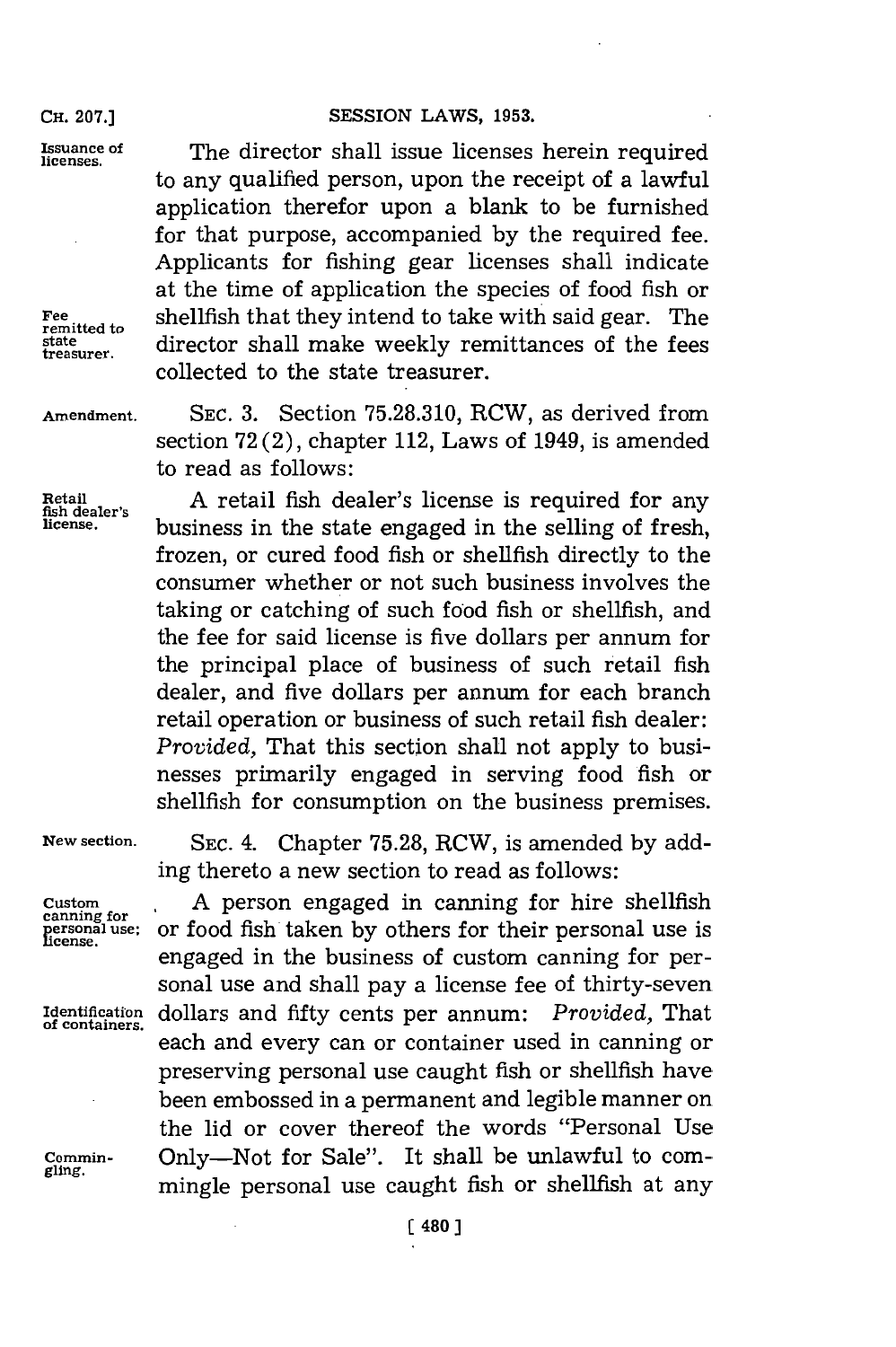time prior to or during the period of canning or processing.

**SEC. 5.** Chapter **75.28,** RCW, is amended **by** add- **New section.** ing thereto a new section to read as follows:

A license is required for each and every reel purse Reel purse seine or drum purse seine used in the taking or catch- **drum purse** ing of salmon in the waters of the state for which license. license there shall **be** paid a fee of seventy-five dollars.

**SEC. 6.** Section **75.32.030,** RCW, as derived from **Amendment.** section **1 (1.),** chapter **107,** Laws of 1949, as last amended **by** section 34, chapter **271,** Laws~of **1951,** is amended. to read as follows:  $\sim$ 

Canners, curers, freezers, wholesale fish dealers, **Privilege** retail fish dealers or fish by-products manufacturers of food fish or shellfish, except those located within the Columbia river district, shall pay a privilege fee equal to two percent of the primary market vadlue on all fresh or frozen Chinook and silver salmon which they receive, handle, deal in, or deal with as original receiver in the state, and they shall pay a privilege **fee** equal to one percent of the primary market value on all other fresh or frozen food fish and shellfish or parts thereof which they receive, handle, deal in or deal with, as original receiver in the state: *Provided,* That any person or sales agency selling fresh or frozen food fish or shellfish previously landed in the state to others residing outside the state of Washington, shall be responsible for and shall pay the privilege taxes herein provided.

**SEC. 7.** Section **75.32.075,** RCW, as derived from **Repealing** section 45, chapter 271, Laws of 1951, is repealed.

**SEC. 8.** Section **75.32.080,** RCW, as derived from **Amendment.** section **1 (5),** chapter **107,** Laws of 1949, as last amended **by** section **36,** chapter **271,** Laws of **1951,** is amended to read as follows: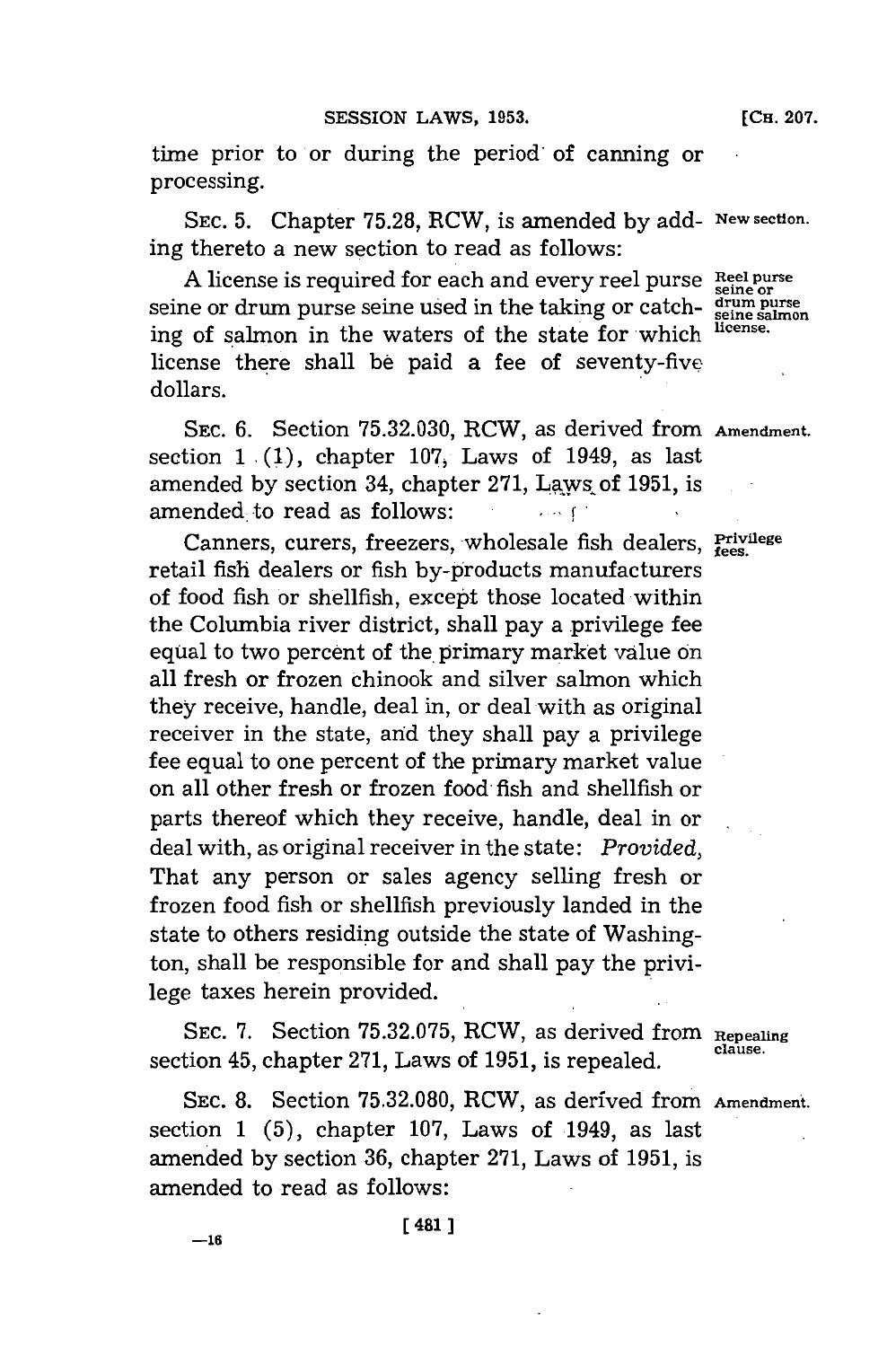### **CH. 207.] SESSION** LAWS, **1953.**

Catch fees; The catch fees provided for herein shall be de**and payment.** ducted from the payments made **by** the original receiver to the person catching or landing the food fish or shellfish, and the original receiver shall collect the fees and remit them to the director, and in event he fails to do so he is liable for such fees as he fails to collect and remit.

**"rceier** "Original receiver" means the person first receiving, handling, dealing in, or dealing with the fresh or frozen fish or shellfish within the state of Washington as a canner, curer, freezer, retail dealer, wholesale dealer, by-products manufacturer, or branch sale dealer, by-products manufacturer,<br>Privilege plant; and the privilege fees provided rees: pi piant, and the privilege rees provided for herein<br>collection and payment. Shall be paid on all fresh or frozen food fish or shellfish handled **by** the original receivers regardless of where the fish or shellfish were caught: *Provided,* That no tax shall be paid on frozen food fish or frozen shellfish that has been previously landed in another state, territory, or country: *Provided further,* That any person or sales agency selling fresh or frozen food fish or shellfish previously landed in the state to others residing outside the state of Washington, shall be responsible for and shall pay the privilege taxes herein provided.

**Amendment.** SEC. **.9.** Section **75.28-.020,** RCW, as derived from section **63,** chapter 112, Laws of 1949, is amended to read as follows:

**Qtiosfoca** No license provided for in this title shall be issued licenses. to any person who is not a citizen of the United States, or who is not a bona fide resident of the United States, or who is not of the age of sixteen years or over; nor shall any license be issued to any corporation unless it is authorized to do business in this state\*. *Provided,* That all gear licenses, personal **Cregon**<br>*licenses*<br>*recognized is a licenses and boat licenses issued by the state of Ore-<br>on Columbia licenses and boat licenses issued by the state of Ore***river.** gon shall be recognized **by** this stat6 as valid in the concurrent waters of the Columbia river.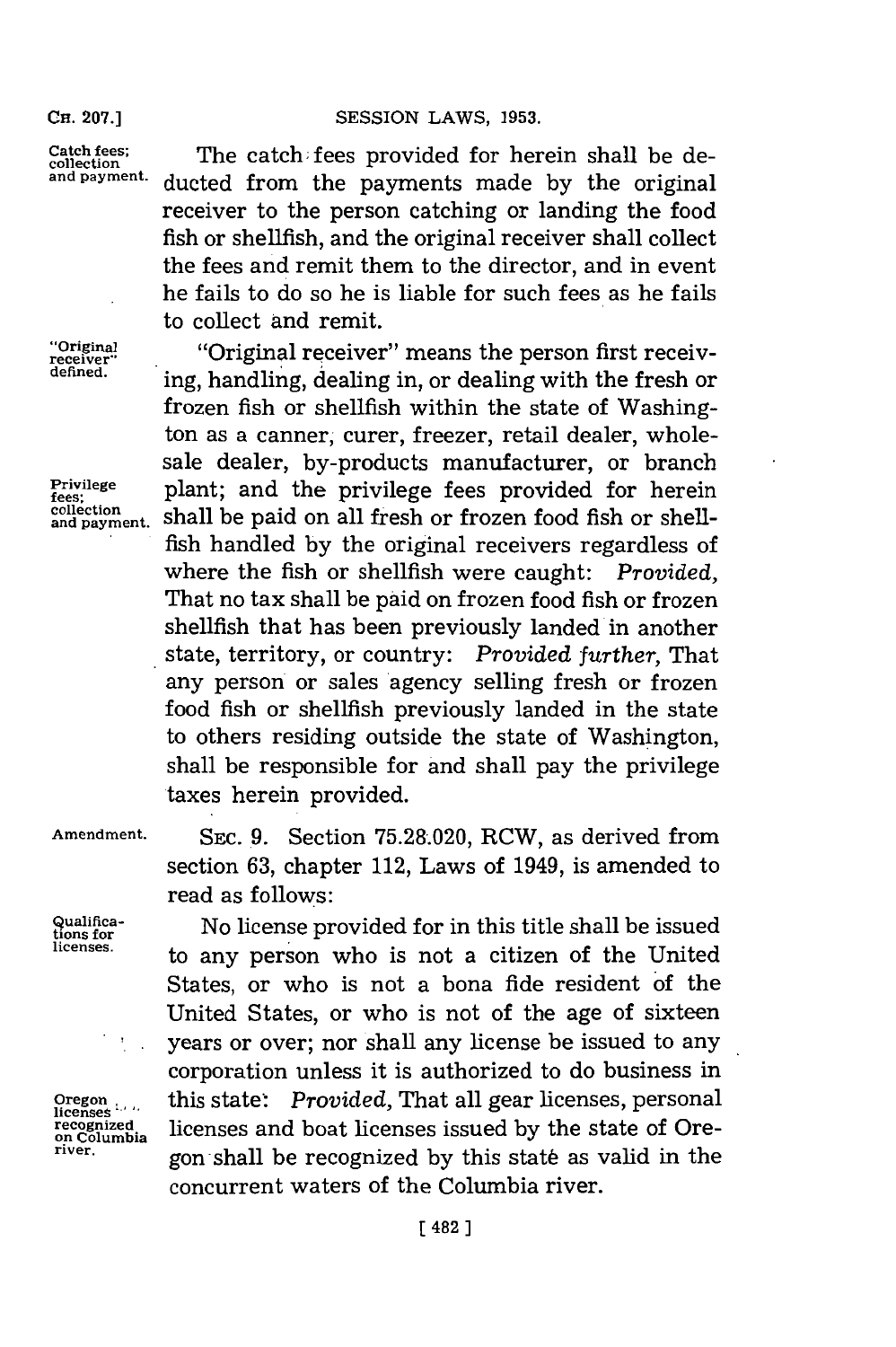**SEC. 10.** Section 43.25.010, RCW, as derived from **Am-endment.** section **116,** chapter **7,** Laws of **1921,** as last amended **by** chapter 112, Laws of 1949, is amended to read as **follows:**

The director of fisheries shall have charge and **Director** of fisheries: general supervision of the department of fisheries, **powers and duties,** and shall exercise all the powers and perform all the duties prescribed **by** law with respect to food fish and shellfish.

No person shall be eligible to appoint as, or to *qualifica*hold the office of, director of fisheries, unless he has general knowledge of commercial fishing conditions and of the fishing industry in this state, and has no financial interest in the fishing industry or any industry directly connected therewith.

SEC. **11.** Chapter **75.08,** RCW, is amended **by** add- **New section.** ing thereto a new section to read as follows:

The authority of the director under the provisions **Director** of this title shall extend to negotiating agreements **authority to** Let the department of defense of the United States, with the department of defense of the United States, with U.S. or representatives thereof, for the purpose of coordi- **of defense.** nating and correlating the control of fishing in the waters of the state over which the department of defense, for national defense purposes, has assumed control, to the end that such waters may be utilized for fishing consistent with the safety of fishermen, personnel of the department of defense, and the public; to promulgate and enforce regulations for restricted fishing in said areas and to provide for such patrol of said areas as may be necessary.

**SEC.** 12. Section **43.25.050,** RCW, as derived from **Repaling clue.** section 12, chapter 112, Laws of 1949, is repealed.

**SEC. 13.** Chapter 43.25, RCW, is amended **by** add- **New section.** ing thereto a new section to read as follows:

The director of fisheries, and all appointees and Insurance against false employees of the department of fisheries who have **arrest.** powers of arrest shall, at the direction of the director

**of fisheries;**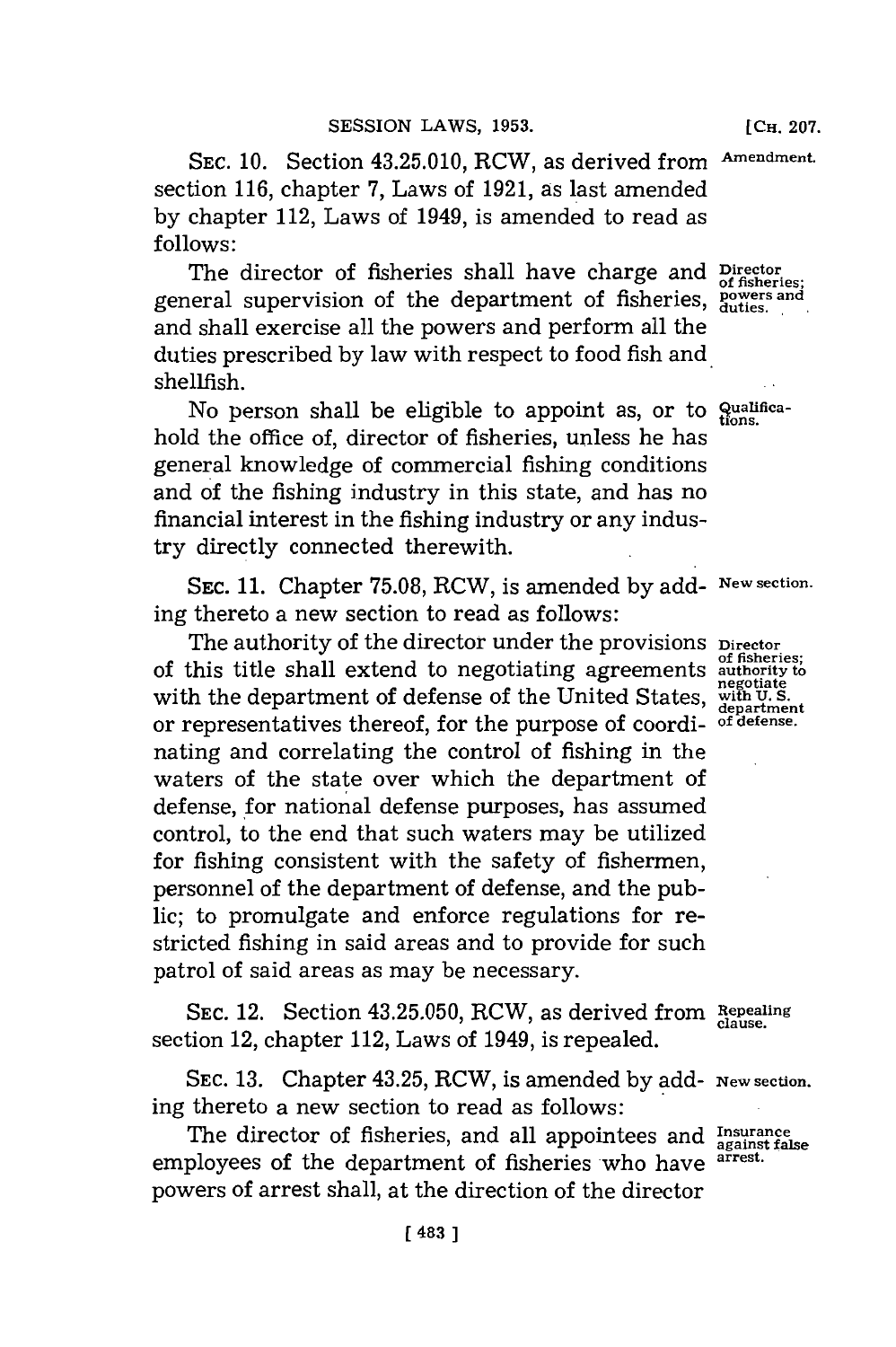# **CH. 207.] SESSION** LAWS, **1953.**

of fisheries, be insured against actions for false arrest arising from arrests made while in the act of carrying out their assigned duties. The premiums on all such policies issued are to be paid for out of the state of Washington department of fisheries fund.

**New section. SEC.** 14. Chapter 43.25, RCW, is amended **by** adding thereto a new section to read as follows:

Peace **The director of fisheries shall procure compensa**compensation tion insurance for all employees of the department of fisheries engaged as peace officers, insuring such employees against injury or death incurred in the course of their employment as such peace officers when such employment involves the performance of duties not covered under the workmen's compensation act of the state of Washington. The beneficiaries and the compensation and benefits under'such insurance shall be the same as provided in sections **51.32.005** to **51- .32.170,** RCW, and said insurance also shall provide for medical aid and hospitalization to the extent and amount as provided in sections  $51.36.010$  and  $51.36-$ .020, RCW.

**Amendment. SEC. 15.** Section **75.28.370,** as derived from section **72 (8),** chapter 112, [Laws of]i 11949, as last amended **by** section **33,** chapter **271,** Laws of **1951,** is amended to read as follows:

**Branch plant A** branch license is required for each branch plant **license.** in the state of any wholesale, canning, by-products manufacturing or boat house business enterprise having more than one place of business. One such place shall be designated as headquarters and said license shall be obtained for each and every other place of Fee. **business or branch plant.** The fee for said license is seven dollars and fifty cents per annum.

Director SEC. 16. Nothing herein shall be construed to and publish restrict or impair the authority of the director of fishrestrict or impair the authority of the director of fisheries consistent with and pursuant to the provisions of this act from issuing and publishing such regula-